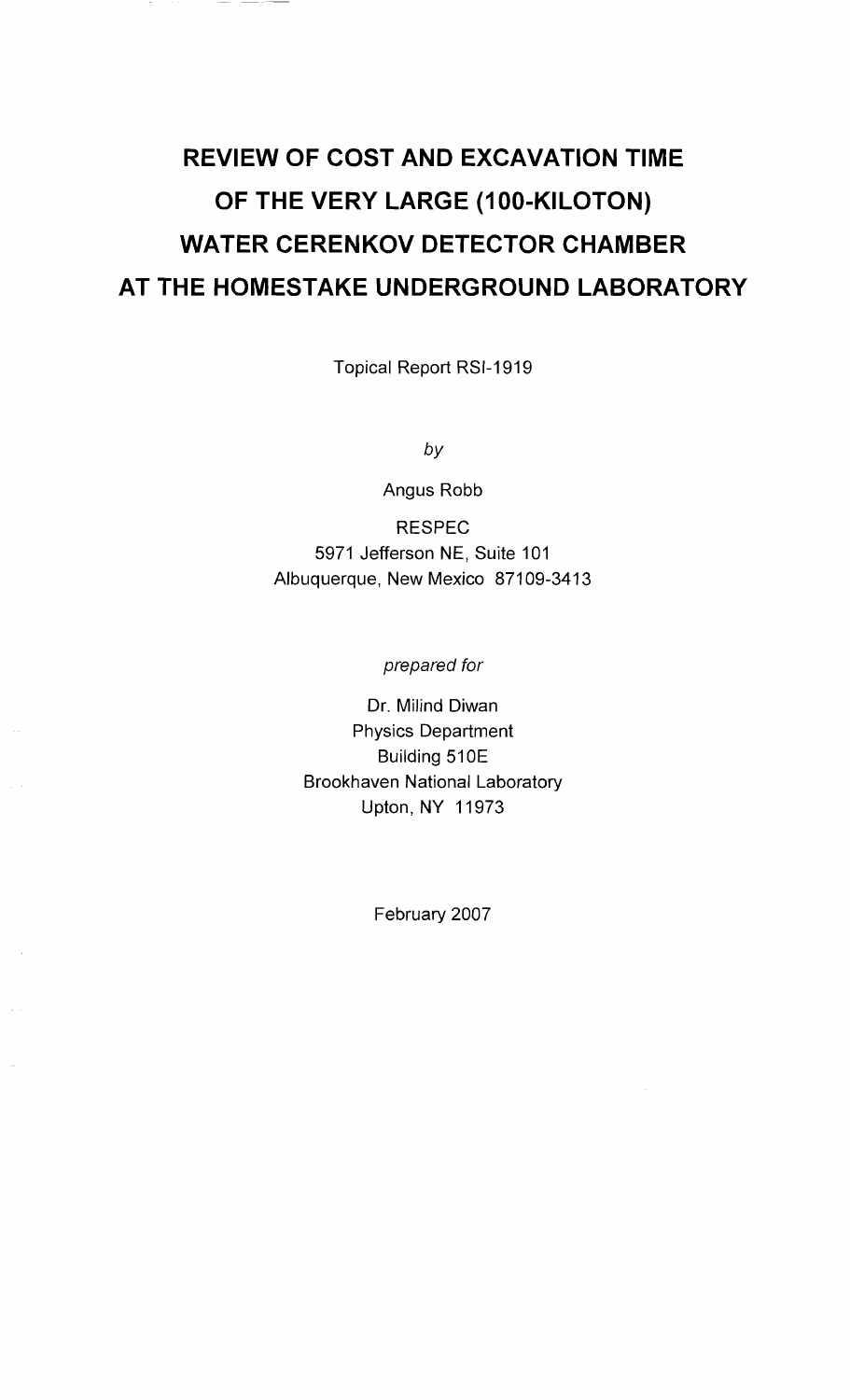## **CONTENTS**

|                                                                  | $\mathbf{1}$     |
|------------------------------------------------------------------|------------------|
|                                                                  | $\mathbf{1}$     |
|                                                                  | $\mathbf{1}$     |
|                                                                  | $\overline{2}$   |
|                                                                  | 3                |
| 5.1                                                              | 3                |
|                                                                  | 3                |
|                                                                  | 3                |
| 52                                                               | $\overline{4}$   |
|                                                                  | $\overline{4}$   |
|                                                                  | $\overline{4}$   |
|                                                                  | $\overline{4}$   |
| 6.1                                                              | $\overline{4}$   |
| 6.2                                                              | 5                |
| 6.3                                                              | 6                |
| 6.4                                                              | $\boldsymbol{6}$ |
|                                                                  | $\overline{6}$   |
|                                                                  | $\overline{7}$   |
|                                                                  | 9                |
|                                                                  |                  |
| APPENDIX B. WORK STATEMENT FOR THE REVIEW OF COST AND            |                  |
| APPENDIX C. HOMESTAKE MINE'S 2002 COST AND SCHEDULE ESTIMATE C-1 |                  |

 $\rm i$ 

a la

 $\overline{\phantom{a}}$ 

 $\frac{1}{2}$ 

 $\frac{1}{\sqrt{2}}$ 

 $\frac{1}{\sqrt{2}}$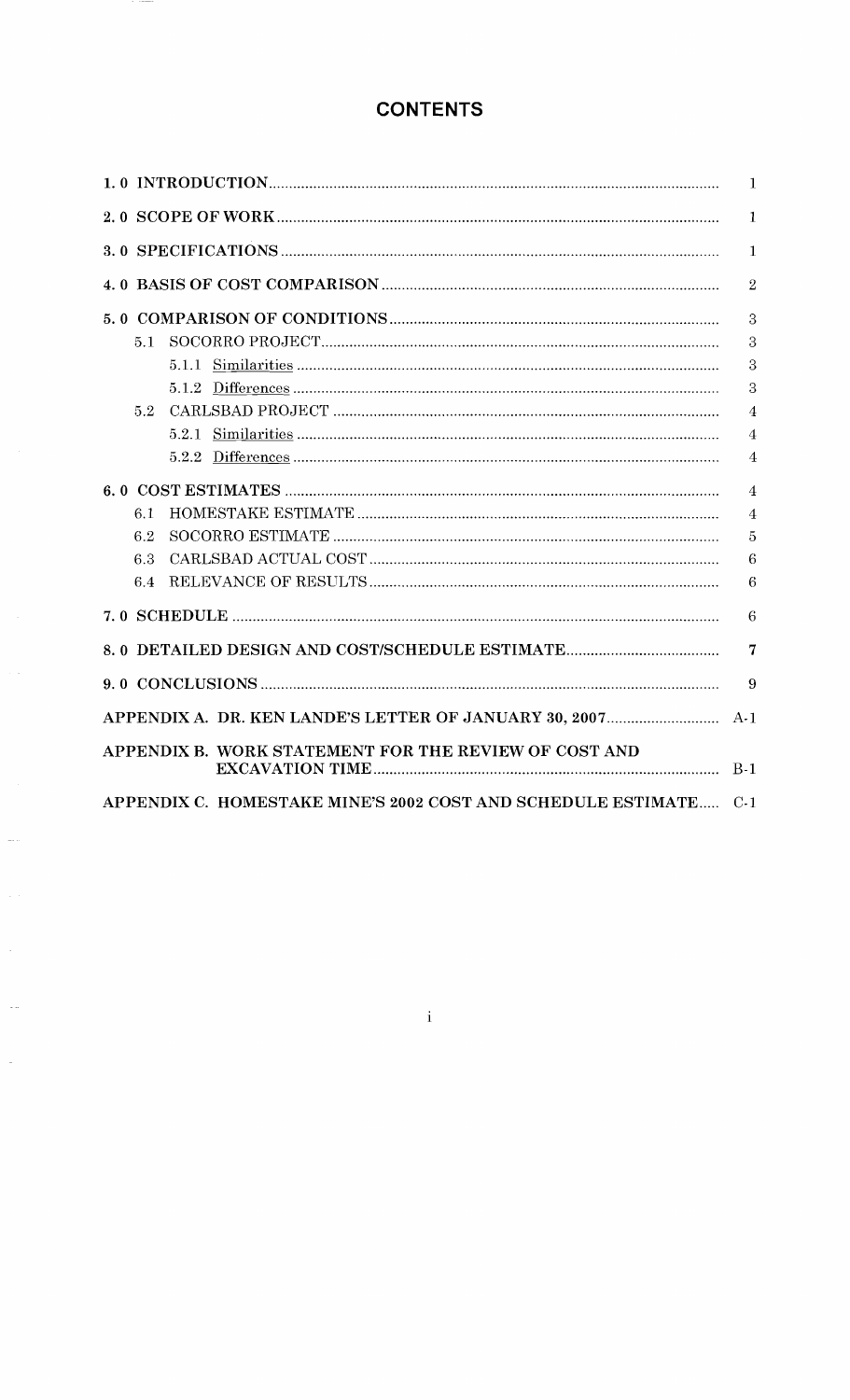## **LIST OF TABLES**

 $\sim$   $-$ 

 $\overline{\phantom{a}}$  $\sim$   $\sim$  $\overline{\phantom{a}}$ 

| <b>TABLE</b> |                                                   | <b>PAGE</b> |
|--------------|---------------------------------------------------|-------------|
|              | 1 Comparison of Cost Per Unit                     |             |
|              | Activities and Schedule for the Homestake Project |             |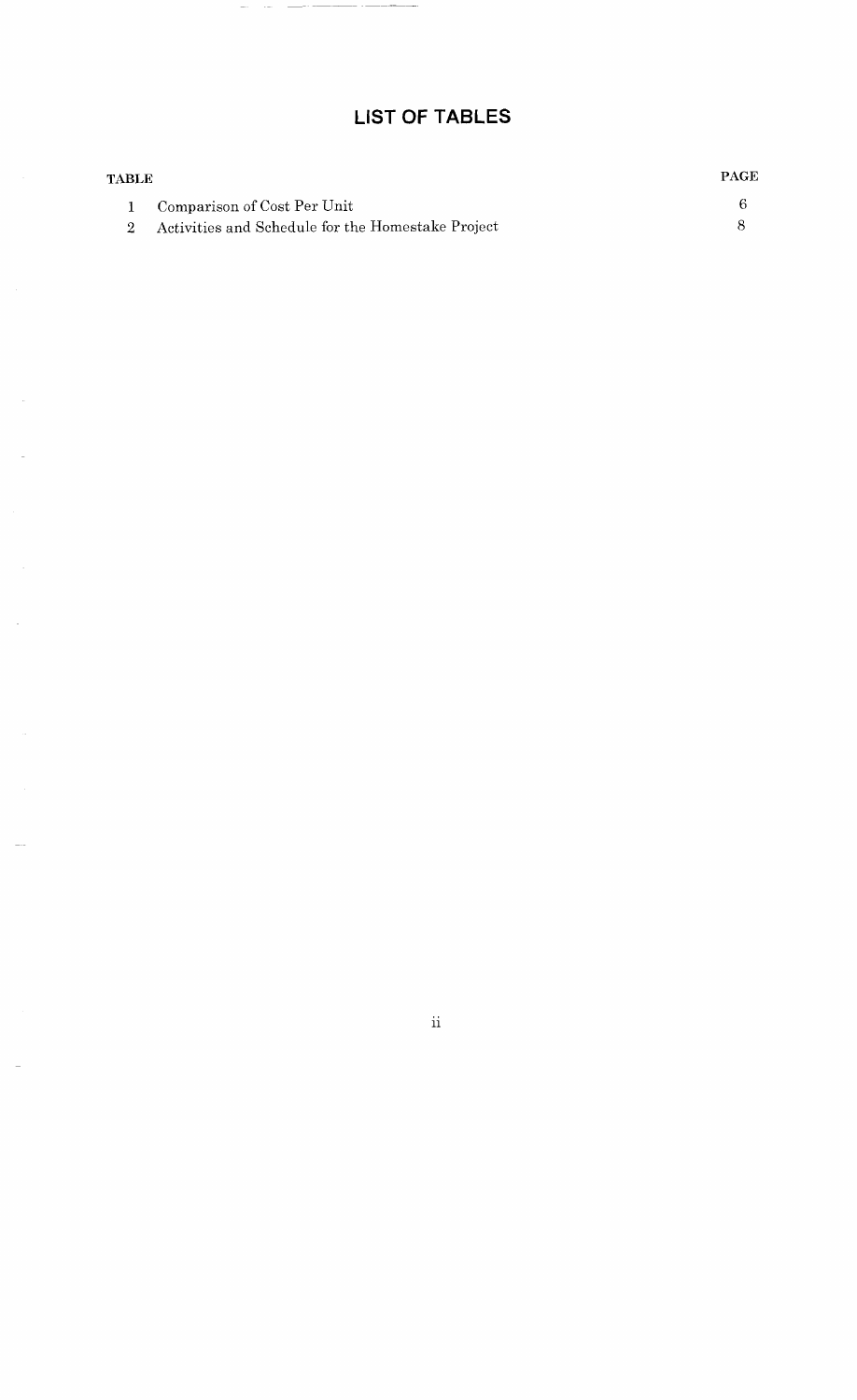#### **1.0 INTRODUCTION**

On January 11, 2007, Dr. Ken Lande of the Department of Physics and Astronomy at the University of Pennsylvania asked RESPEC to submit a proposal to conduct a detailed design and cost estimate for the Very Large (100-Kiloton) Water Cerenkov Detector Chamber at the Homestake Underground Laboratory in Lead, South Dakota. On January 26, 2007, after establishing the work scope requirements, RESPEC submitted its proposal to conduct the work for \$195,000 over seven months.

On February 5, 2007, Dr. Lande asked RESPEC to undertake a study much reduced in scope, i.e., to review a previous estimate of cost and duration prepared by Homestake Mine in 2002, to determine whether that estimate is reasonable. This study was to be completed by the end of February 2007.

On February 8, 2007, RESPEC submitted a revised proposal for the reduced scope for \$15,000. A copy of this proposal was sent to Dr. Milind Diwan of Brookhaven National Laboratory on February 9, 2007. The detailed study mentioned above is to be performed at a later date.

#### **2.0 SCOPE OF WORK**

The reduced work scope for the present study was requested by Dr. Lande in his letter of January 30, 2007, to RESPEC (see Item 5 and closing paragraph of Appendix A). In further discussions between Angus Robb and Dr. Lande, Mr. Robb suggested that with the limited time and funds available, the best check on whether the Homestake estimate falls within a reasonable range would be to compare it with estimates or actual costs of other underground construction projects completed recently. This principle was conveyed in RESPEC's revised proposal to Dr. Lande on February 8, 2007 (see Appendix B).

#### **3.0 SPECIFICATIONS**

In 2002, Mark Laurenti, Homestake Mine's Chief Engineer at the time, designed a chamber that was located between the 6,950-ft level and the 7,100-ft level. This chamber was to be 164 ft in diameter (inside a concrete liner) and to have vertical cylindrical walls of 164 ft in length and a domed top and bottom, both 41 ft high. The chamber was close to the excavated rock disposal point. Homestake Mine's 2002 cost and schedule estimate was based on these specifications.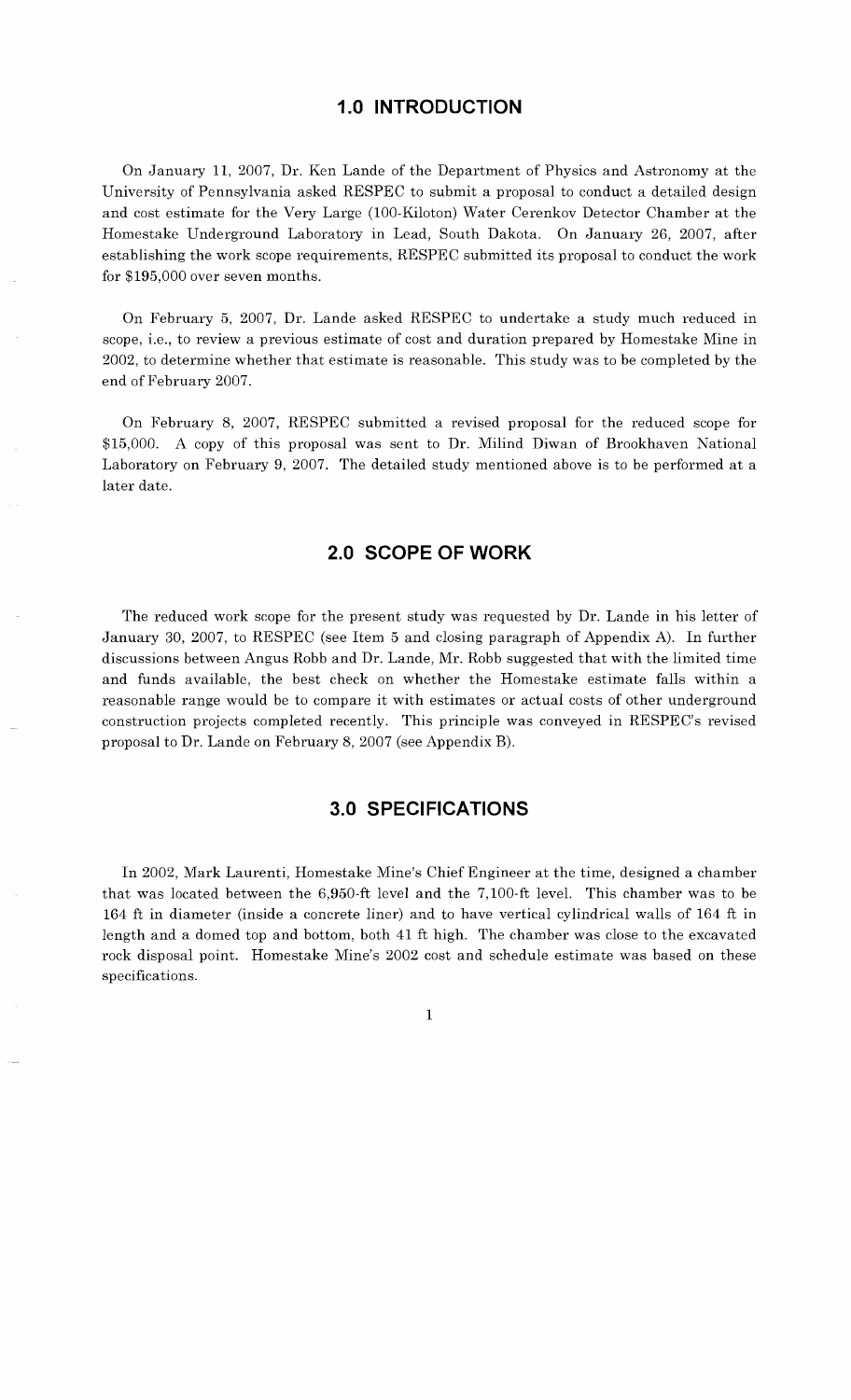Since the mine shutdown, the water level in the workings has risen; therefore, per Dr. Lande's letter of January 30 (Appendix A), the chamber will now be positioned with its top at the 4,850-ft level and will be 53 meters (approximately 174 ft) in diameter inside the concrete liner and 53 meters in height. As previously designed, the cylindrical chamber will have a domed top and bottom.

However, RESPEC's present undertaking is to evaluate Homestake Mine's cost estimate as escalated to 2007 dollars, along with a schedule estimate, both based on the original location and dimensions. Detailed design, with cost and scheduling activities based on the new location and dimensions, will be a separate task, to be conducted at a future date.

#### **4.0 BASIS OF COST COMPARISON**

Accurate cost and schedule calculations are based on detailed design, cycle times, production rate estimates, rock reinforcement requirements, material quantities, and schedule logic considerations such as which activities can be performed concurrently and which activities must be performed sequentially. The present preliminary study is based on a cost/schedule comparison of the Homestake Mine project (hereafter referred to as the Homestake Project) and two recently completed projects in New Mexico, one near Socorro (hereafter referred to as the Socorro Project) and the other near Carlsbad (hereafter referred to as the Carlsbad Project). Because cost bases and conditions of the three projects differ, RESPEC has made conversions to enable comparison.

Homestake Mine's 2002 cost and schedule estimate, reviewed by RESPEC, consisted of a one-page cost summary and included statements of assumptions and exclusions (see Appendix C). In general, the estimate included only direct operating costs and excluded indirect and overhead costs. The schedule estimate was based on the necessity of conducting excavations in a producing mine with shared facilities. This restriction is further discussed in Section 7.0 of this report.

The Carlsbad Project's cost basis was similar to Homestake's in that it was an excavation conducted by mine personnel in a producing facility and allowed for only direct costs. The Socorro Project, on the other hand, was carried out by a contractor, and the cost estimate included all costs attributed to the project, including indirect and overhead costs. Thus, the two projects used for comparison to the Homestake calculation did not have the same cost basis.

To reduce the three projects to a common basis, RESPEC has compared only their direct costs, although contractors' indirect costs are significant and include supervision, a share of home office costs, profit, etc. All cost comparisons are calculated on the basis of 2007 dollars.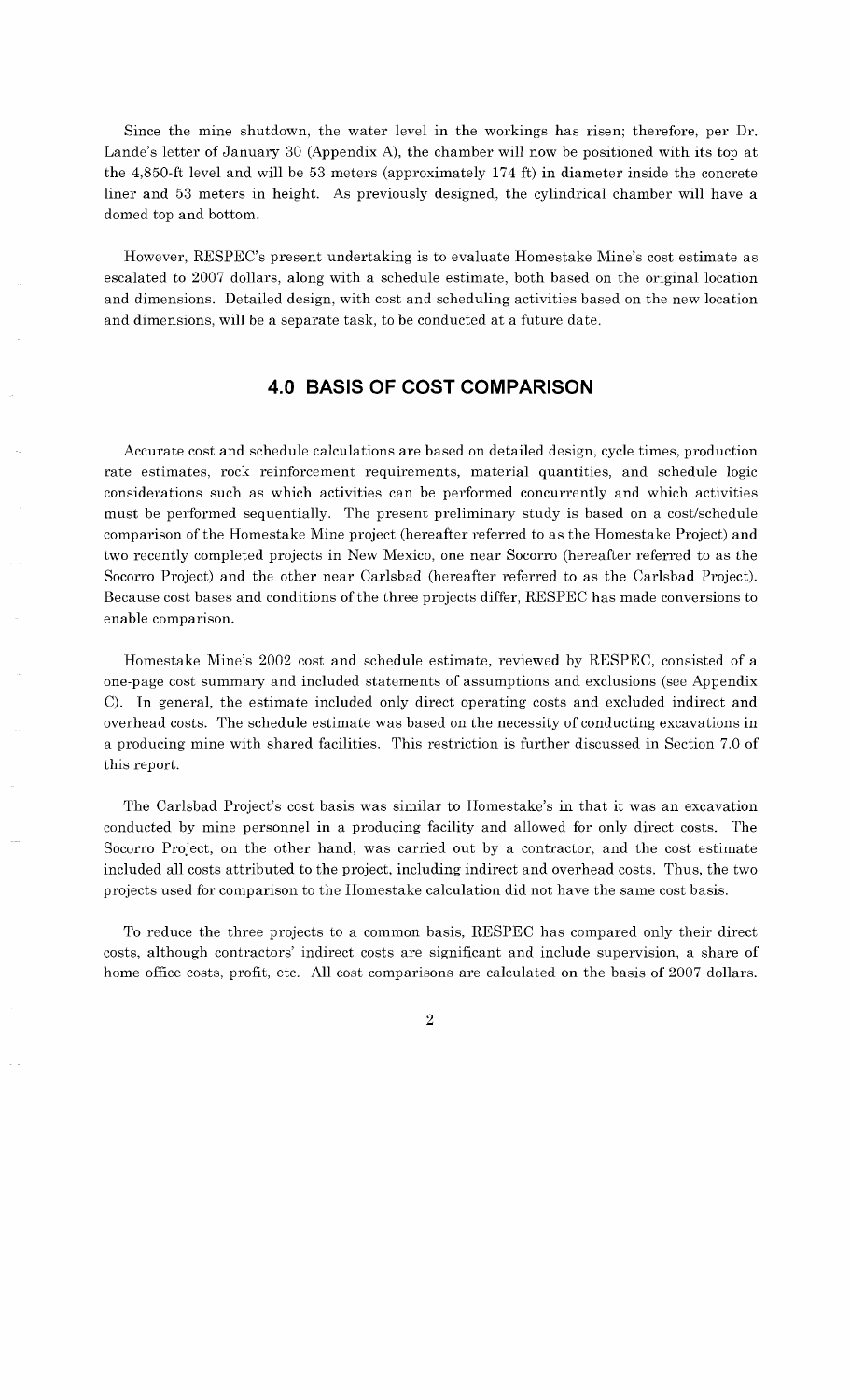Similarities and differences in conditions of the three projects are discussed in the sections that follow.

## **5.0 COMPARISON OF CONDITIONS**

As mentioned above, making a valid comparison of cost estimates requires reducing them to a common basis. The validity of any comparison also depends on commonalities or at least close similarities in mining method, rock type, production rates, etc. These similarities, along with the differences, are shown in the subsections below.

#### **5.1 SOCORRO PROJECT**

#### **5.1.1 Similarities**

- 1. COST BASIS: Indirect and overhead categories were eliminated from the Socorro estimate to make it comparable to the Homestake estimate.
- 2. ROCK TYPE: The excavations at Homestake will be done in metamorphic rock of similar hardness and density to those of the rock in the Socorro Project.
- **3.** ROCK REINFORCEMENT: There will be extensive use of rock bolts and shotcrete in the Homestake Project, as there was in the Socorro Project.
- 4. REMOTENESS: Because of the remoteness of both sites, the costs of delivered materials are likely to be similar.
- 5. MINING METHOD: As in the Socorro Project, the method in the Homestake Project will be drill and blast, with some top heading and bench.
- 6. MINING EQUIPMENT: Equipment similar to that of the Socorro Project, including jumbos, load-haul-dump vehicles (LHDs), bolters, etc., will be used in the Homestake Project.
- 7. TRAMMING: Distances to dump points for muck are short.
- 8. PRODUCTION RATES: The projects have similar daily production rates.

#### **5.1.2 Differences**

- 1. OPERATOR: The Socorro Project was executed by contractors. The Homestake Project was planned to be executed by mine personnel.
- 2. MINE: The Socorro Project was not connected to an operating mine.

 $\mathcal{R}$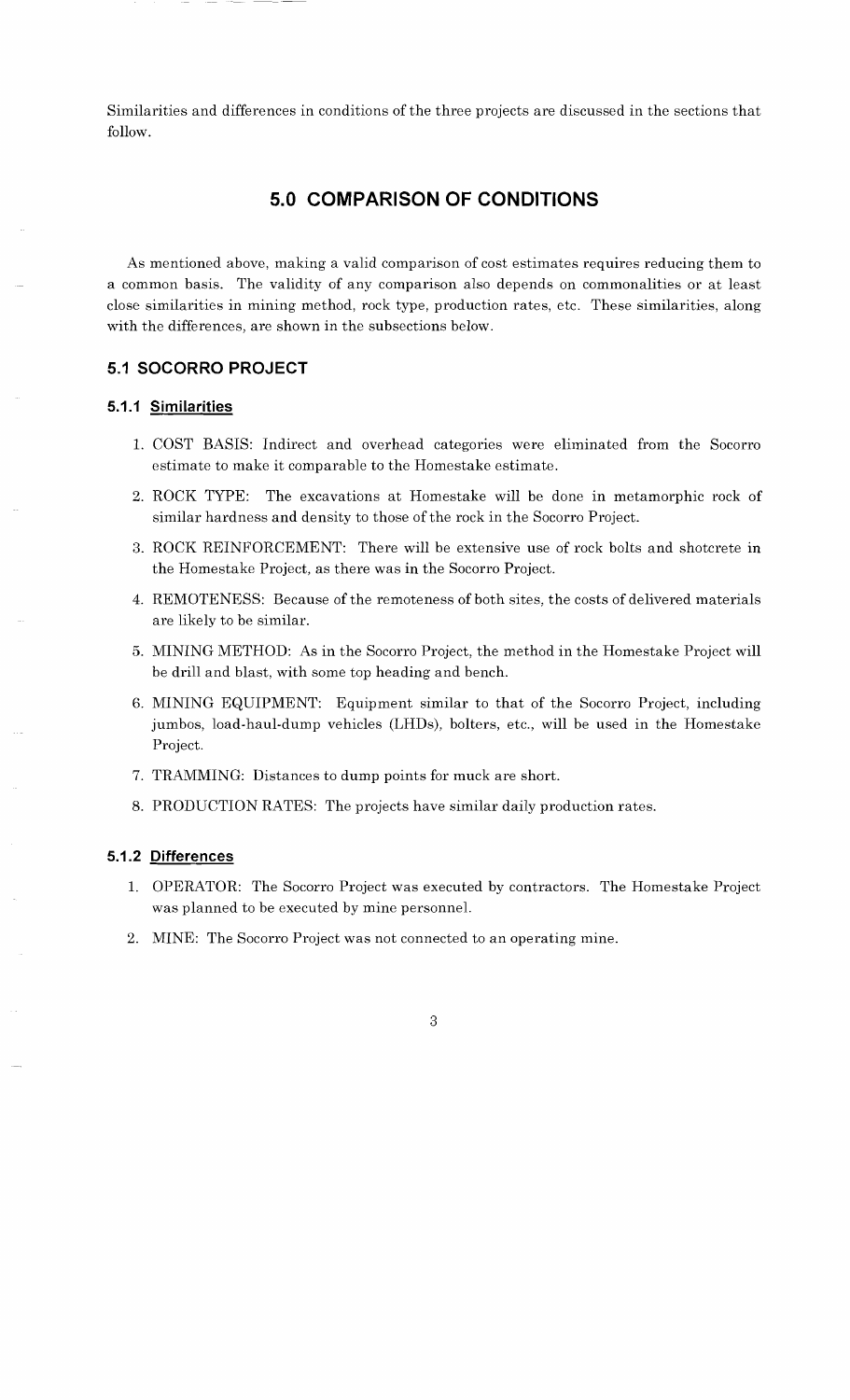**3.** SCALE: The scale (total volume of rock excavated) of the Homestake Project is larger than the scale of the Socorro Project.

#### **5.2 CARLSBAD PROJECT**

#### **5.2.1 Similarities**

- 1. COST BASIS: As with the proposed Homestake Project, the cost for the Carlsbad Project was limited to direct costs.
- 2. MINE: Like the Carlsbad Project, the proposed Homestake Project will be conducted in an operating mine.
- **3.** TRAMMING: Both the method of tramming (LHDs) and the short tramming distance are similar in the Homestake and the Carlsbad Projects.

#### **5.2.2 Differences**

- 1. ROCK TYPE: The Carlsbad Project was conducted in salt rock, which has a different hardness and density than the metamorphic rock of the Homestake project.
- 2. MINING METHOD: The Carlsbad Project was carried out by continuous miners, whereas the method at the Homestake site will be drill and blast.
- **3.** PRODUCTION RATES: The Carlsbad Project has higher production rates because of the mining method and softer medium.

#### **6.0 COST ESTIMATES**

Comparing total costs of the three projects with differing conditions and scale would not be meaningful. On the other hand, comparing unit rates, e.g., costs per cubic yard or ton of excavated material, is quite useful, although of necessity rough because of project differences. This type of comparison can be used in determining whether or not unit costs fall within a reasonable range when compared with other current project unit costs.

#### **6.1 HOMESTAKE ESTIMATE**

Homestake Mine's 2002 cost and schedule estimate by Mark Laurenti is based on known mine operating costs, with the qualifications that follow in this subsection.

 $\overline{\mathbf{4}}$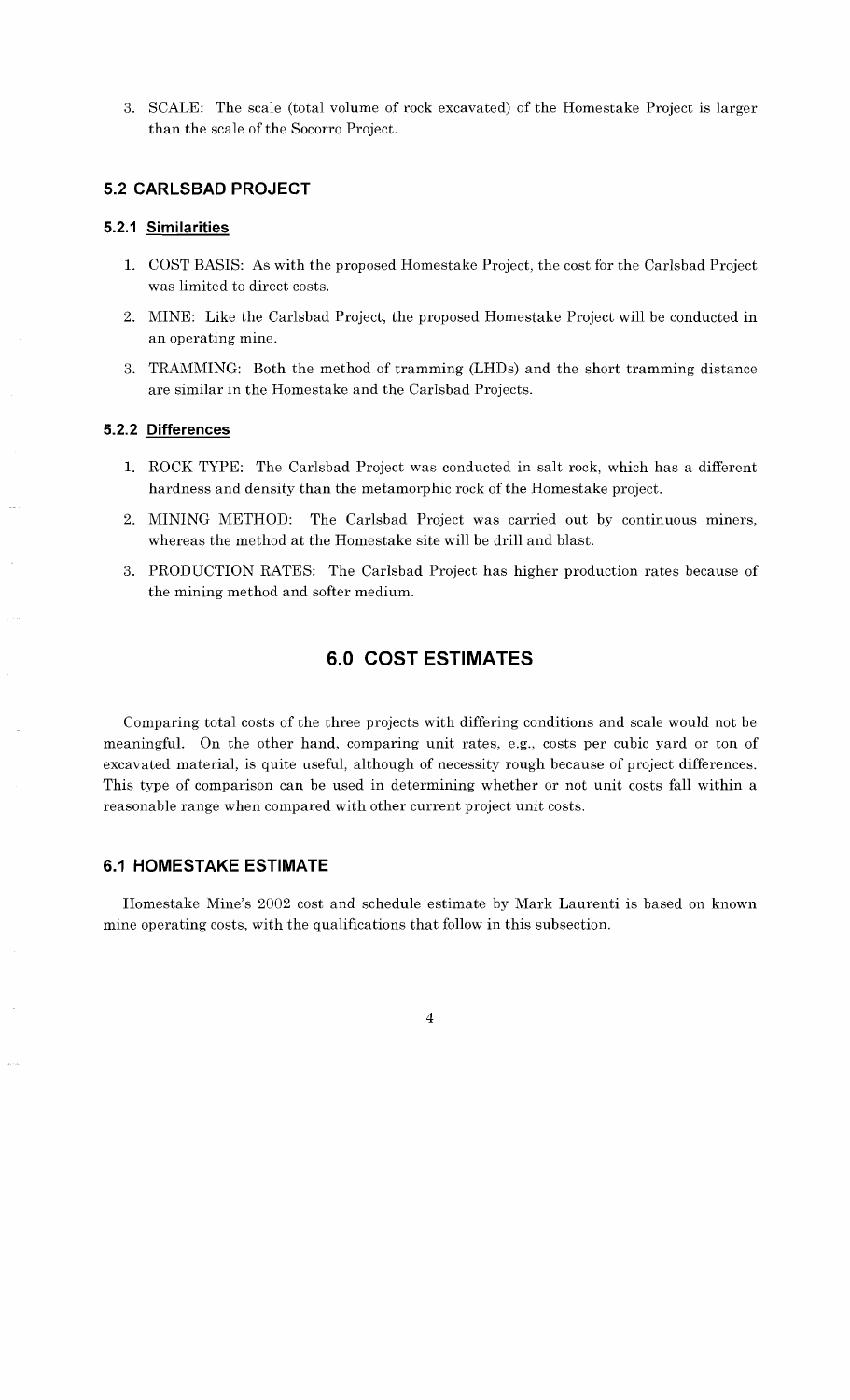- 1. These costs are not included in the estimate:
	- a. Equipment purchase or lease
	- b. Cost of waste handling
	- c. General operation of the mine
	- d. Engineering and geological services
	- e. Power and water consumption
- 2. The cost estimate assumes the following:
	- a. A waste handling system is in place and is capable of handling up to 540 tons per shift (8,000 tons per week) before the start of excavation work on the chamber.
	- b. Ventilation is sufficient for more than one activity at a time in the chamber.
	- c. Labor is multitasked to operate and construct all aspects of the chamber.
	- d. After construction, shop areas and other miscellaneous excavations will be used for permanently installed equipment, such as electronics, cooling equipment, etc.

According to Dr. Lande (see Item 4 of his letter in Appendix A), Homestake's cost estimate, escalated to the present-day dollar value, is \$30 million, or about \$26 million without the concrete liner. The concrete liner is a significant cost item not applicable to the Socorro or the Carlsbad Project, and hence the reduction of \$4 million in the Homestake estimate for purposes of comparison. The cost of the concrete liner would, of course, have to remain part of the total cost.

Item 2 of Dr. Lande's letter of January 30 (Appendix A) gives the estimate of 440,000 tons of waste rock per chamber. The unit excavation cost is therefore \$26 million divided by 440,000 tons, or \$59 per ton, or using a density of approximately 2.45 tons per cubic yard (solid), about \$145 per cubic yard.

#### **6.2 SOCORRO ES'TIMA'TE**

The project consisted of four tunnels, a large chamber, and a vertical shaft. The direct operating cost of the Socorro Project was compiled by RESPEC and escalated to current dollars. The resultant costs were \$69 per ton or approximately \$169 per cubic yard (as mentioned earlier, the rock types in the Socorro and Homestake Projects have similar hardness and density).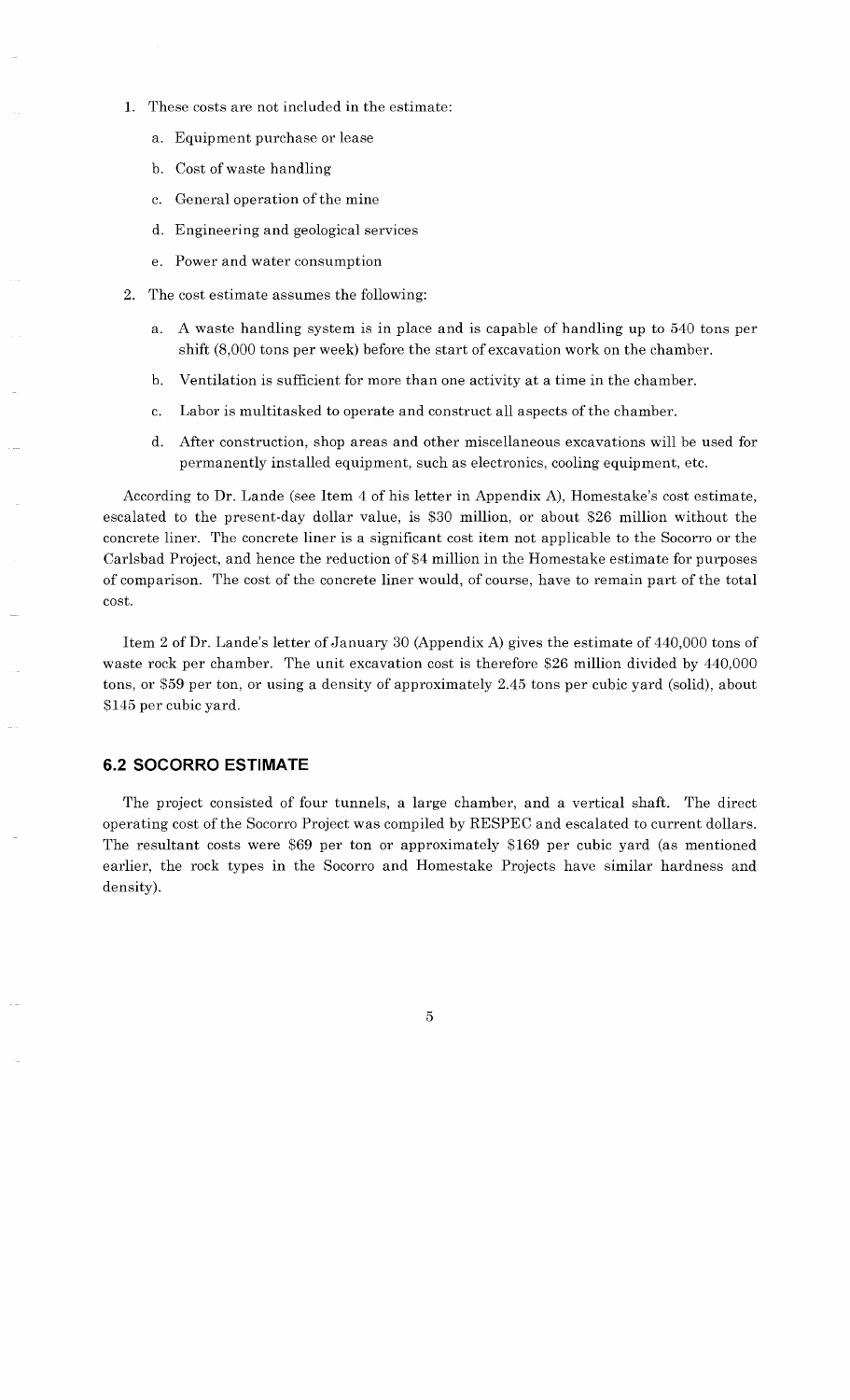#### **6.3 CARLSBAD ACTUAL COST**

The Carlsbad Project consisted of 2,600 ft of tunnel in an existing underground facility. As calculated by mine staff, the actual direct operating cost for the Carlsbad Project was \$43 per ton in current dollars. Given that the density of salt is 1.84 tons per cubic yard, the cost per cubic yard is slightly more than \$79.

#### **6.4 RELEVANCE OF RESULTS**

Of the three projects considered here, it is to be expected that the direct operating cost of the Carlsbad Project would be the least per unit, i.e., cubic yard or ton of rock excavated. The salt rock mined in the Carlsbad Project is softer than the igneous/metamorphic rock mined in the other two projects. The faster production rate resulting from the mining method and relative rock hardness leads to cheaper unit cost. It is also to be expected that the Socorro Project, because of economies of scale (smaller overall volume), would be the most expensive per unit. The direct unit cost at Homestake was based on actual mine cost statistics, and it falls between the direct costs of the other two projects (see the comparison in Table 1 below).

| Cost Per Ton (\$) | Project   | Cost Per Cubic Yard (\$) |  |  |
|-------------------|-----------|--------------------------|--|--|
| 69                | Socorro   | 169                      |  |  |
| 59                | Homestake | 145                      |  |  |
| 43                | Carlsbad  | 79                       |  |  |

**Table 1. Comparison of Cost Per Unit** 

#### **7.0 SCHEDULE**

Homestake Mine's 2002 estimated schedule for the excavation of one chamber allowed a duration of 4 years. At that rate, 110,000 tons of waste rock per year or 440 tons of waste rock per day would be mined, assuming that there are 250 workdays in a year (5 workdays per week). That estimate seems unduly conservative.

However, without further information regarding Homestake's schedule logic, RESPEC cannot give a definitive opinion on that estimated schedule. The seemingly long duration may be due to the fact that in a producing mine, hoisting services must be shared, with priority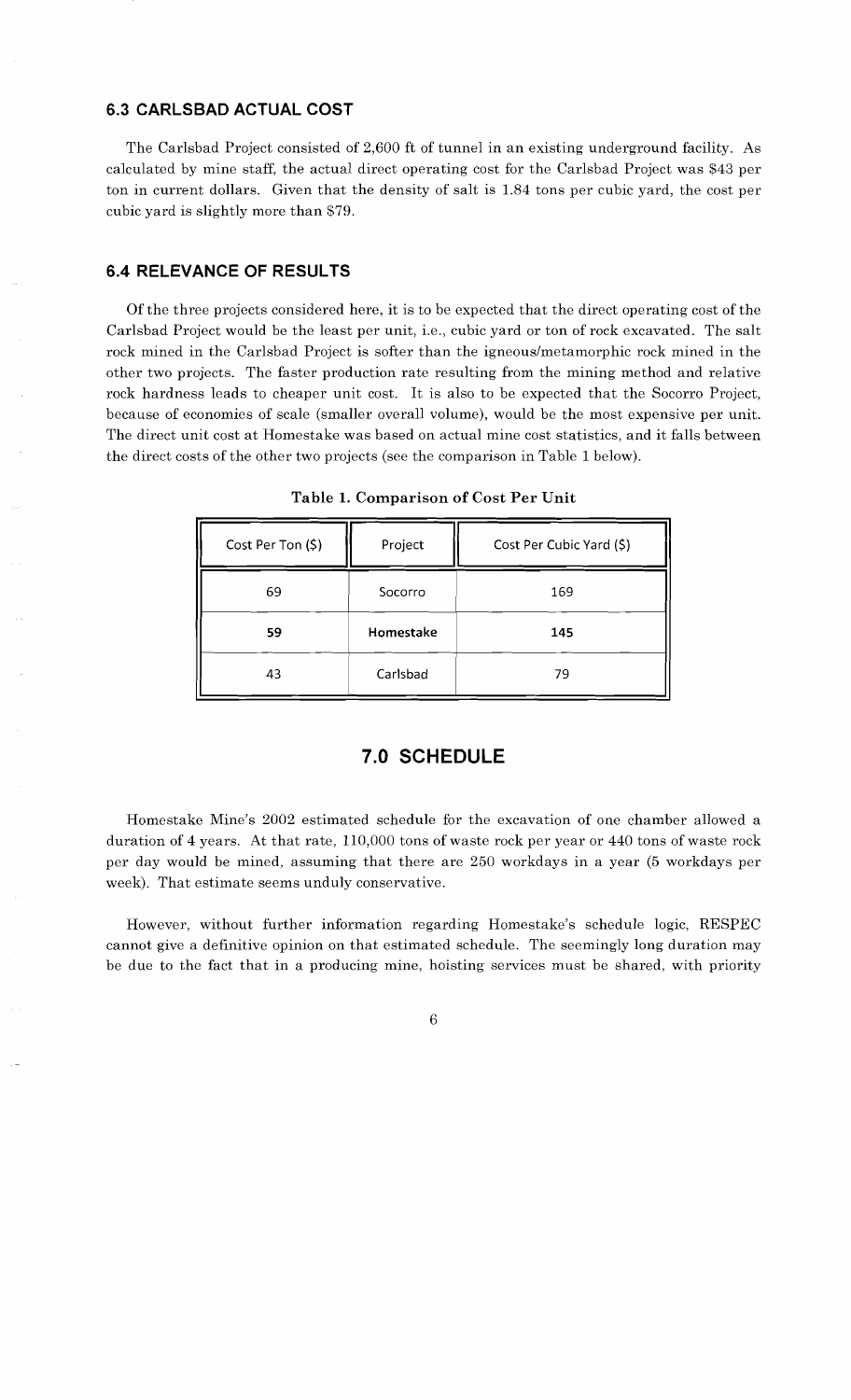always given to mineral production. Without this restriction, the production rate could reach or surpass *800* tons per day. At this rate, with the 6-day week normally worked by contractors, the duration of the Homestake Project could be reduced to 2 years (of *300* workdays).

## **8.0 DETAILED DESIGN AND COSTISCHEDULE ESTIMATE**

RESPEC has already submitted a proposal for the detailed phase of the work that will follow the decision to proceed with the project. During that phase, all aspects of the project will be addressed as shown in Table 2 (see page *8),* derived from the Gantt chart submitted with the proposal. That Gantt chart shows which tasks are concurrent and which are sequential.

**The rest of this page is intentionally left blank.** 

 $\overline{7}$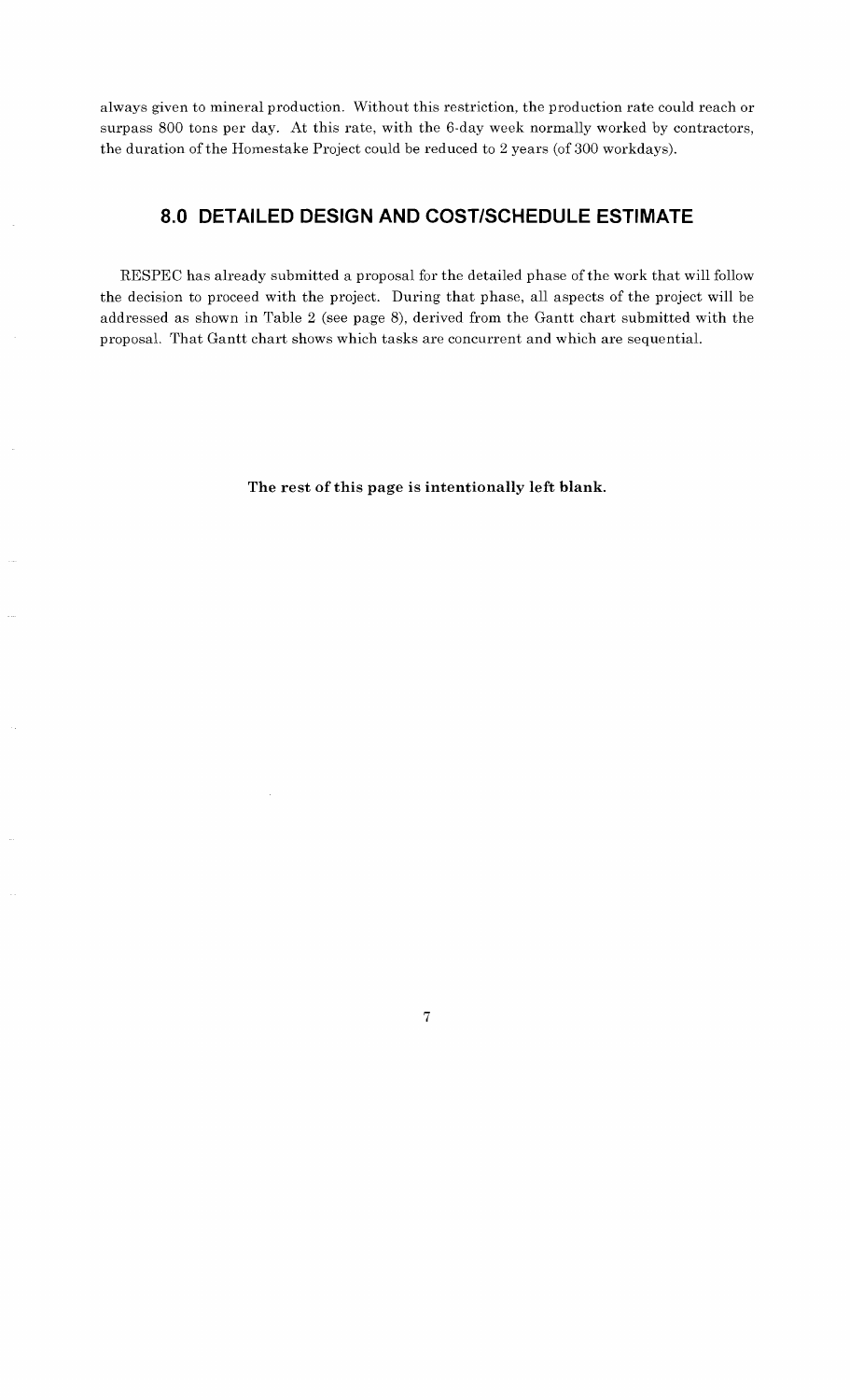| Table 2. Activities and Schedule for the Homestake Project |  |  |  |  |
|------------------------------------------------------------|--|--|--|--|
|------------------------------------------------------------|--|--|--|--|

| <b>Activity</b>                                                                                                   |                  |  |  |  |  |
|-------------------------------------------------------------------------------------------------------------------|------------------|--|--|--|--|
| PRELIMINARY INVESTIGATIONS                                                                                        | 1.0              |  |  |  |  |
| <b>INSPECT SITE</b>                                                                                               | 1.0              |  |  |  |  |
| <b>Inspect surface facilities</b>                                                                                 | 0.6              |  |  |  |  |
| Hoists                                                                                                            | 0.3              |  |  |  |  |
| Loading arrangements                                                                                              | 0.3              |  |  |  |  |
| Waste rock disposal                                                                                               | 0.1              |  |  |  |  |
| Meet state regulators                                                                                             | 0.2              |  |  |  |  |
| REVIEW RELEVANT DESIGN AND COST REPORTS                                                                           | 1.0              |  |  |  |  |
| <b>WASTE ROCK HANDLING REQUIREMENTS</b>                                                                           | 1.0              |  |  |  |  |
| DETERMINE SURFACE ROCK HANDLINGREQUIREMENTS                                                                       | 1.0              |  |  |  |  |
| DETERMINE UNDERGROUND ROCK HANDLING REQUIREMENTS                                                                  | $\overline{10}$  |  |  |  |  |
|                                                                                                                   |                  |  |  |  |  |
| <b>CHAMBER DESIGN REQUIREMENTS</b>                                                                                | 1.5              |  |  |  |  |
| <b>EVALUATE ALTERNATIVE DESIGN CONCEPTS</b>                                                                       | 1.0              |  |  |  |  |
| DETERMINE Q SYSTEM VALIDITY/ROCK REINFORCEMENT                                                                    | 1.0              |  |  |  |  |
| DETERMINE VENTILATION/COOLING REQUIREMENTS                                                                        | 1.0              |  |  |  |  |
| DETERMINE CONSTRUCTION METHODS                                                                                    | 1.0              |  |  |  |  |
| <b>SELECT BEST DESIGN</b>                                                                                         | 0.5              |  |  |  |  |
|                                                                                                                   |                  |  |  |  |  |
| <b>SCHEDULING</b>                                                                                                 | 0.5              |  |  |  |  |
| DETERMINE PRODUCTION RATES FOR ALL CONSTRUCTION ACTIVITIES                                                        | 0.5              |  |  |  |  |
| COMPILE CONSTRUCTION SCHEDULE WITH LOGIC FOR CONCURRENT AND<br>CONSECUTIVE ACTIVITIES. COMPLETE RESOURCE LOADING. | 0.5              |  |  |  |  |
|                                                                                                                   |                  |  |  |  |  |
| <b>PRICING</b>                                                                                                    | 1.5              |  |  |  |  |
| MOBILIZATION                                                                                                      | $1.\overline{0}$ |  |  |  |  |
| <b>SURFACE FACILITIES</b>                                                                                         | 1.0              |  |  |  |  |
| UNDERGROUND FACILITIES                                                                                            | 1.0              |  |  |  |  |
| <b>EXPLORATORY DRILLING</b>                                                                                       | 0.5              |  |  |  |  |
| <b>CONSTRUCTION</b>                                                                                               | 1.5              |  |  |  |  |
| Time-related costs                                                                                                | 1.0              |  |  |  |  |
| <b>Material costs</b>                                                                                             | 1.0              |  |  |  |  |
| Overhead costs                                                                                                    | 1.0              |  |  |  |  |
| Other costs                                                                                                       | 0.5              |  |  |  |  |
| <b>DEMOBILIZATION</b>                                                                                             | 0.5              |  |  |  |  |
| <b>REPORTS</b>                                                                                                    | 1.5              |  |  |  |  |
| PRODUCE FINAL DESIGN REPORT AND DRAWINGS                                                                          | 1.5              |  |  |  |  |
| PROJECT COSTS--PRODUCE FINAL COST REPORT                                                                          | 1.5              |  |  |  |  |
|                                                                                                                   |                  |  |  |  |  |
| Miscellaneous Support Labor (Secretarial/Drafting)                                                                | 7.0              |  |  |  |  |
| <b>Total Estimated Duration</b>                                                                                   | 7.0              |  |  |  |  |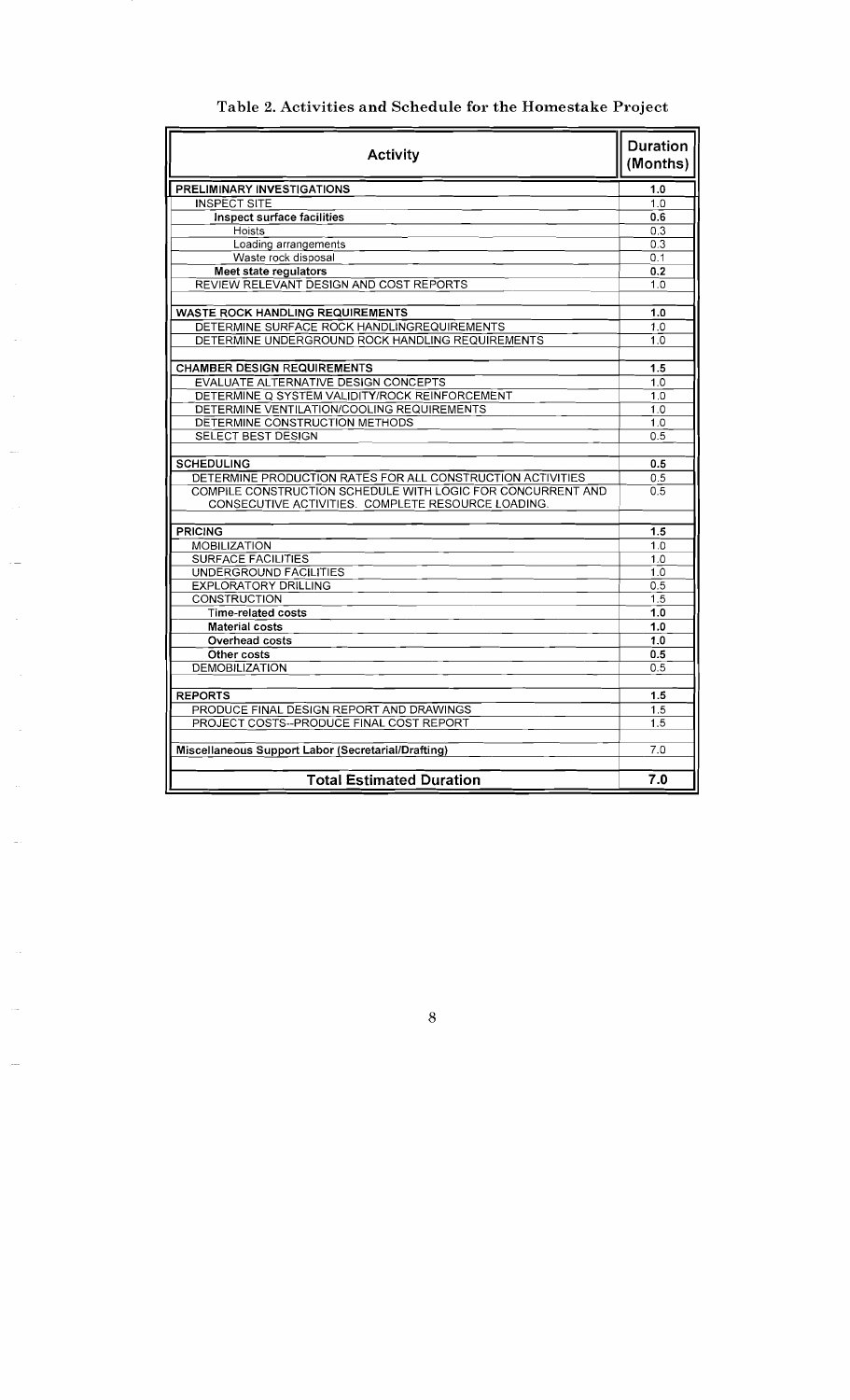#### **9.0 CONCLUSIONS**

RESPEC concludes that Homestake Mine's 2002 cost estimate, escalated to 2007 dollars, is in the range of what can be considered reasonable. Its unit costs are between those of the Carlsbad Project and the Socorro Project, two recently completed excavation projects. The overall cost of the excavation of the Homestake detector chamber can be assumed to be on the order of \$30 million. This estimate includes \$4 million for the concrete liner and \$26 million for excavation, in 2007 dollars. In RESPEC's opinion, Homestake's cost estimate would fall into the Department of Energy (DOE) class of Title I, Preliminary Design, which has an accuracy of **f** 20 percent (Title I1 and Title I11 estimates are increasingly more accurate). Therefore, the range of cost for the Homestake Project, expressed in 2007 dollars, would be \$24 to \$36 million.

This cost estimate is based on certain exclusions and assumptions that should be reiterated here. The estimate is for direct costs only and therefore does not include indirect or overhead costs. Specifically, it does not include the costs of equipment purchase or lease, waste handling, general operation of the mine, engineering and geological services, or power and water consumption. The cost estimate assumes that a waste handling system capable of handling up to 8,000 tons per week is in place, that ventilation is sufficient for more than one activity at a time in the chamber, that labor is optimally multitasked, and that shop areas and other miscellaneous excavations will be used for permanently installed equipment after construction.

Homestake Mine's 2002 schedule and cost estimate was appropriate for the conditions prevailing at the time of its compilation, in particular because it was based on established mine operating costs. However, those conditions, including the necessity of sharing facilities with a producing mine, will presumably not prevail in any future construction at the Homestake Underground Laboratory; thus, there should be increased productivity, reduced duration, and potential cost savings. Furthermore, the construction of the chamber at a shallower level may lead to additional savings in ventilation and cooling costs.

If the project is to be undertaken by more than one contractor, it will be important to ascertain their relative cost responsibilities, particularly regarding indirect and overhead items. This determination will ensure accuracy in calculating the total project cost.

Because of the limited time and information available for this review, RESPEC's evaluation of Homestake Mine's 2002 cost and schedule estimate should be regarded as preliminary. A more conclusive cost/schedule estimate can be determined only by conducting a detailed study as outlined in Section 8.0 of this report.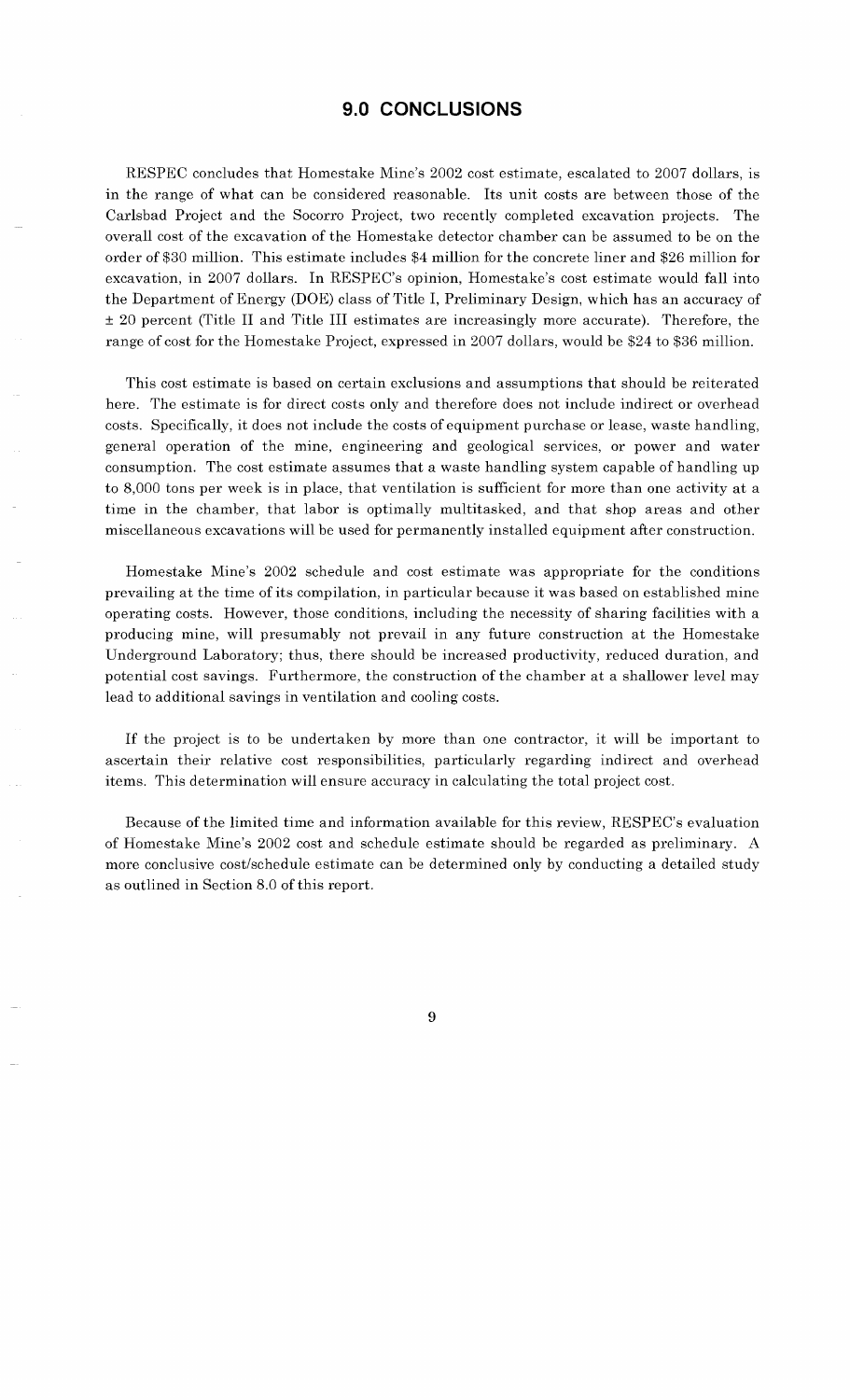## **APPENDIX A**

**DR. KEN LANDE'S LETTER OF JANUARY 30,2007** 

 $A-1$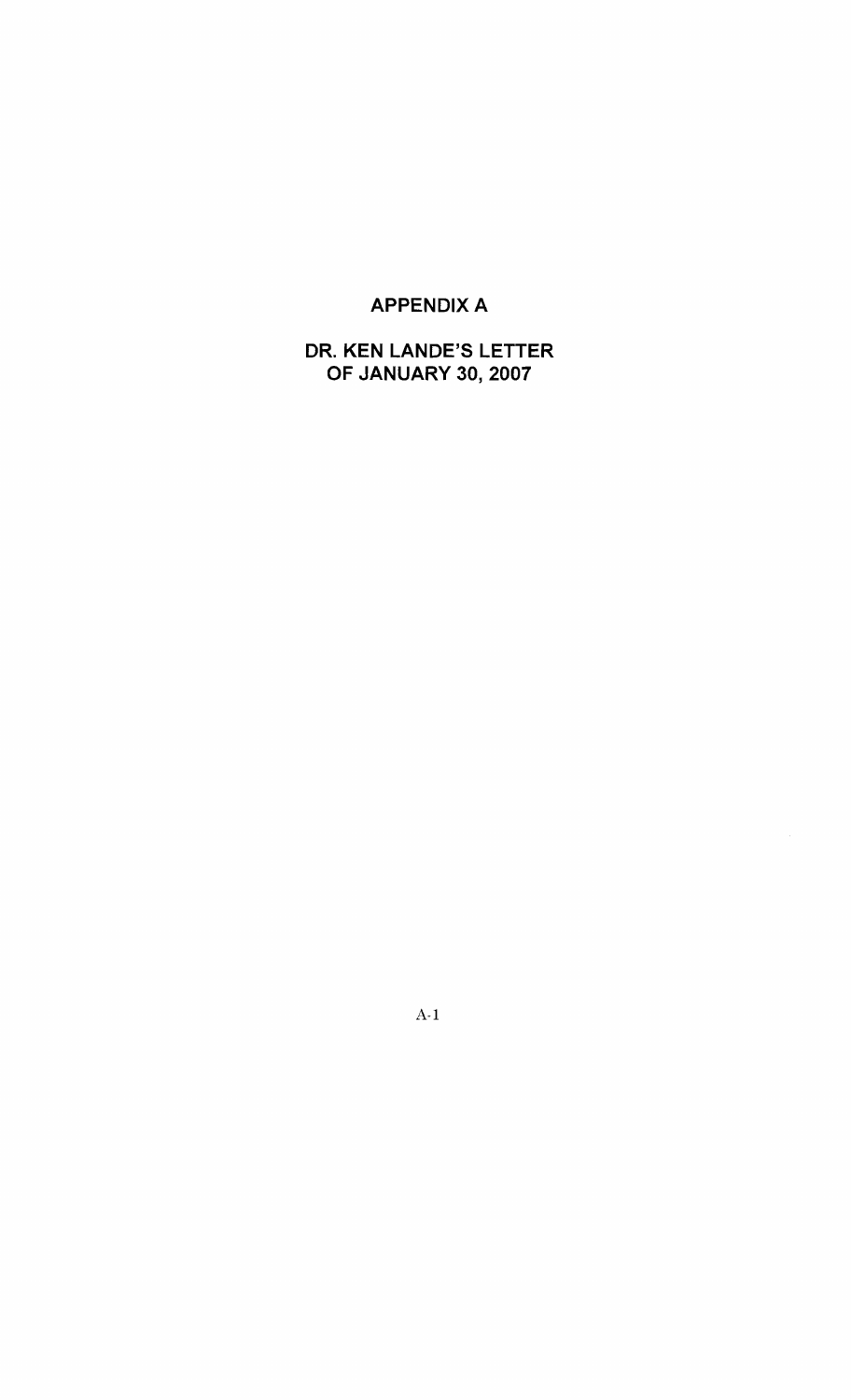## *UNIVERSITY of PENNSYL VANIA*

#### **School of Arts and Sciences**

Department of Physics and Astronomy David Rittenhouse Laboratory 209 South 33rd Street Philadelphia, PA 19104-6396

**Professor Kenneth Lande**  Tel: 215-898-8 176 FAX 215-898-2010 **email:klande@sas.upenn.edu** 

January 30,2007

Mr. Angus Robb Respec Engineering

Dear Angus,

Thank you very much for the detailed Cost Estimate (P-2373) for the planning for our large chamber excavations at the Underground Laboratory at Homestake. The scope of work in your estimate is greater than I had envisaged for now. That is, we are in the proposal budget estimating phase, and not yet in the pre-construction phase. I do understand that you are interested in a larger and more encompassing role in this project and reflected that in your cost estimate.

I would like to make some specific comments on some of the items in your proposal.

- 1) **Site Inspection** The SDSTA (South Dakota Science and Technology Authority) is engaged in an inspection of all hoisting and related equipment. A contractor has been engaged to carry out this work. Thus, we do not have to do this work and are not responsible for this effort.
- 2) **Waste Rock Disposal**  I have assumed that our responsibility for the waste rock ends at the 4850 ore dump and that the SDSTA will co-mingle our waste rock with that from other projects at this point. SDSTA has given us a planning figure of \$4.55 per ton for waste rock disposal. Using this figure and a rough estimate of 440,000 tons of waste rock per chamber gives a disposal cost of \$2 million per chamber. I assume that this figure will be revised before we submit a final proposal or any excavation work begins.
- 3) **Chamber Design Requirements**  This is clearly the central issue in our proposal, the design of a safe and reliable excavation and chamber. You mentioned an alternative to the Mark Laurenti excavation plan, one that might be faster and less expensive. As I recall, you suggested treating the excavation as a very large diameter shaft. I think it is very useful to explore alternate design concepts and then select the best one for construction.
- 4) **Construction Costs and Schedules**  These are critical issues in our plans. A final proposal will require a detailed set of costs and schedules. However, we will, most likely, need preliminary and thus cruder cost and schedule estimates. These preliminary estimates are necessary to get preliminary design funding. So far, we have used the costs generated by Mark Laurenti in 2002 and have adjusted them by inflation. The result is roughly doubling the 2002 figures to about \$30 million per chamber. This is where we really need some help right now. If this figure is reasonable, it would be useful to have confirmation of that. If this figure is not reasonable, then it would be useful to have a correct figure to use in request for preliminary design funds.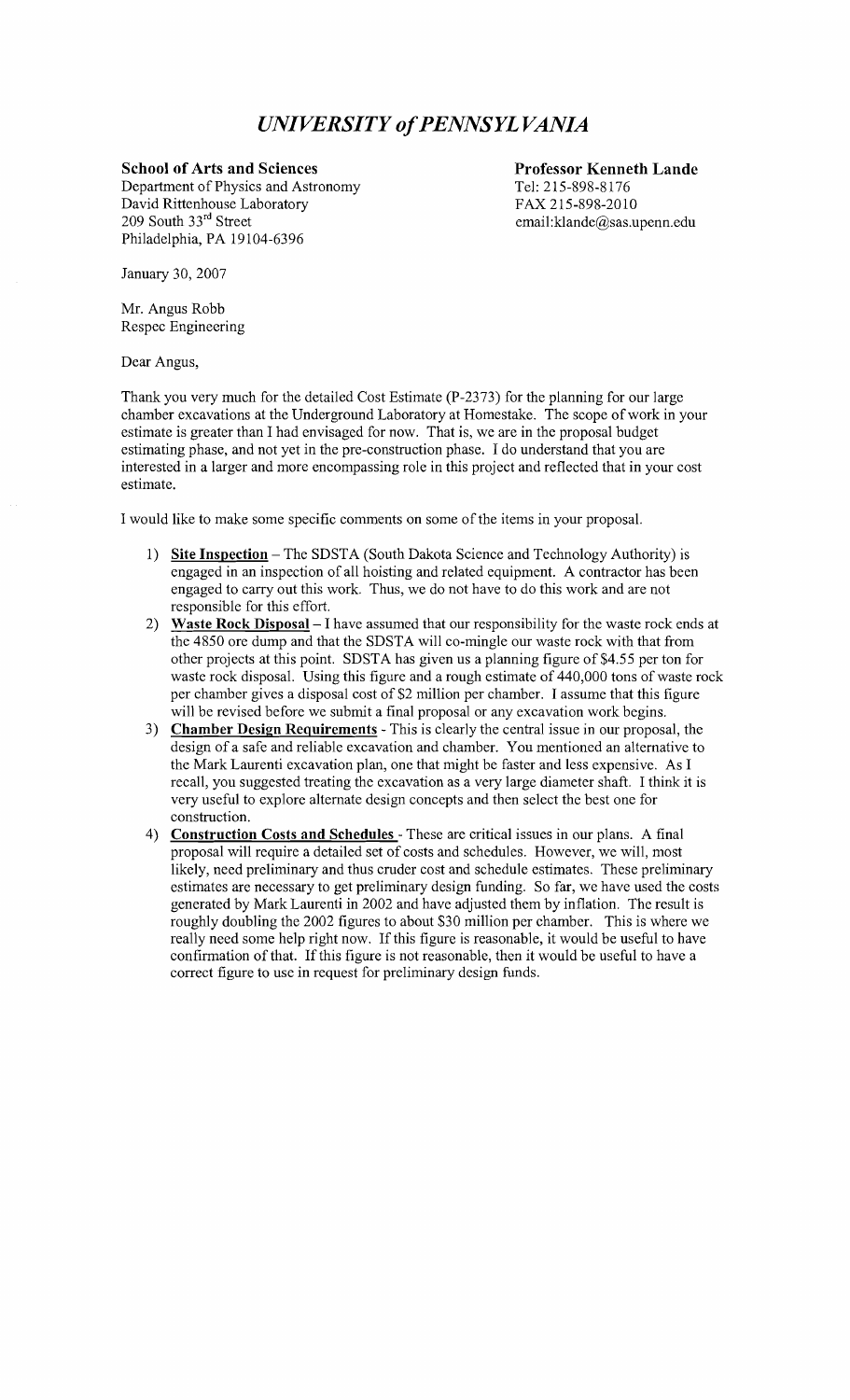- 5) **Timetable**  Several review meetings will occur in March. These will involve both total underground laboratory reviews and specific experimental proposal reviews. We plan to submit an update in the second half of February to our proposal of last fall. An improvement to our excavation estimate would be most useful in this update. We have a small amount of money available at Brookhaven National Laboratory to use for the proposal update. We have to decide by the end of this week how best to do ths. Would you be able to do a rough excavation cost update with some modest funds?
- **6) Bill Pariseau and Doug Tesarik I** think I mentioned to you on the phone that both Bill Pariseau from the University of Utah and Doug Tesarik from NIOSH-Spokane are collaborating with us in the chamber construction process and have plans to monitor the excavation stability after construction is completed. Given the critical nature of the stability of the excavation, I personally would find it most reassuring if there were two completely independent excavation stability evaluations. I mention this because you list "Q System Validity" as one of your tasks.

I hope we can talk later this week about the above and see how to get Respec involved in the preliminary, rough budget and timetable estimate process.

Best regards,

Ken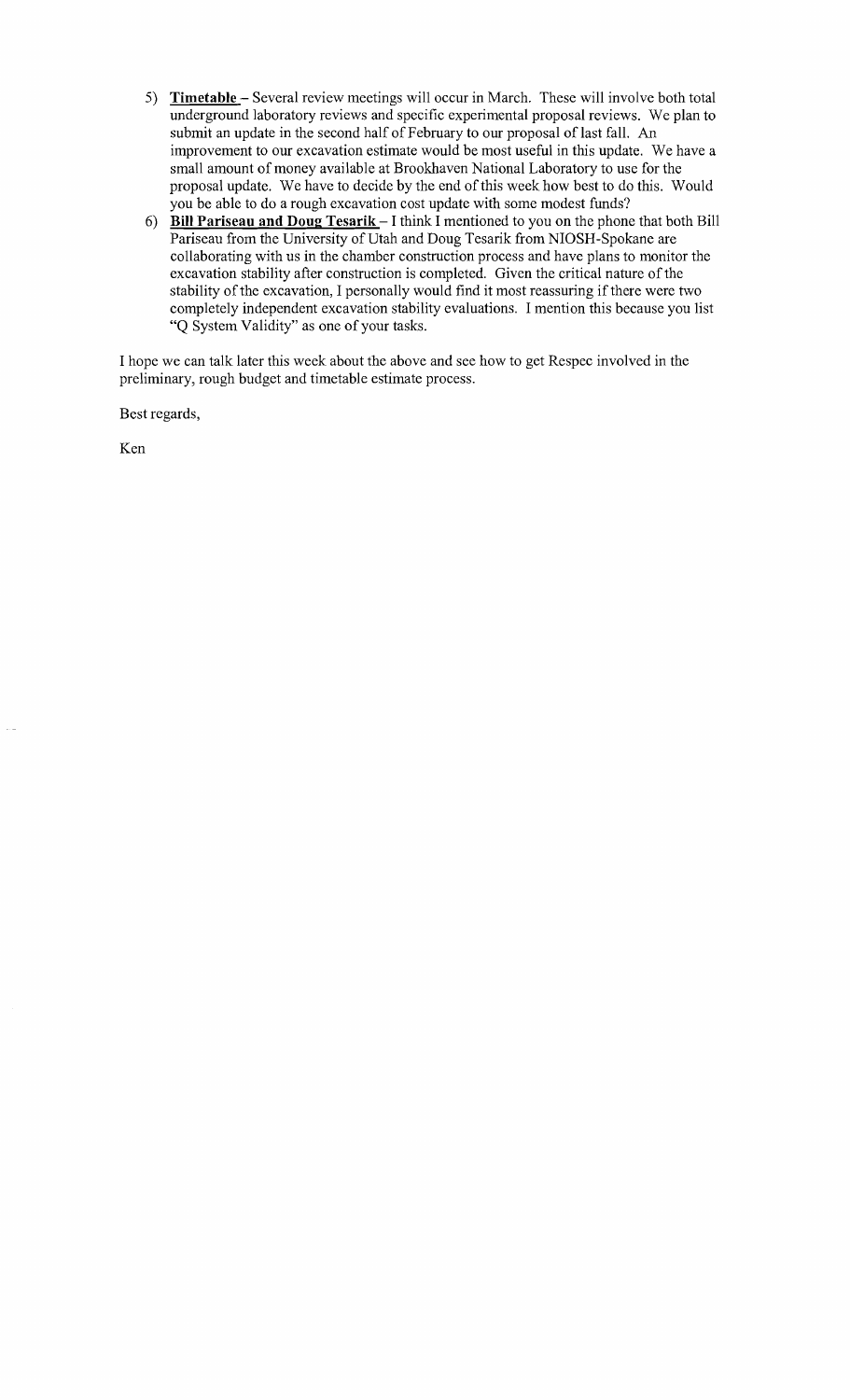## **APPENDIX B**

 $\sim$  12

 $\sim$   $\sim$ 

 $\cdots$ 

 $\overline{\phantom{a}}$ 

## **WORK STATEMENT FOR THE REVIEW OF COST AND EXCAVATION TIME**

 $B-1$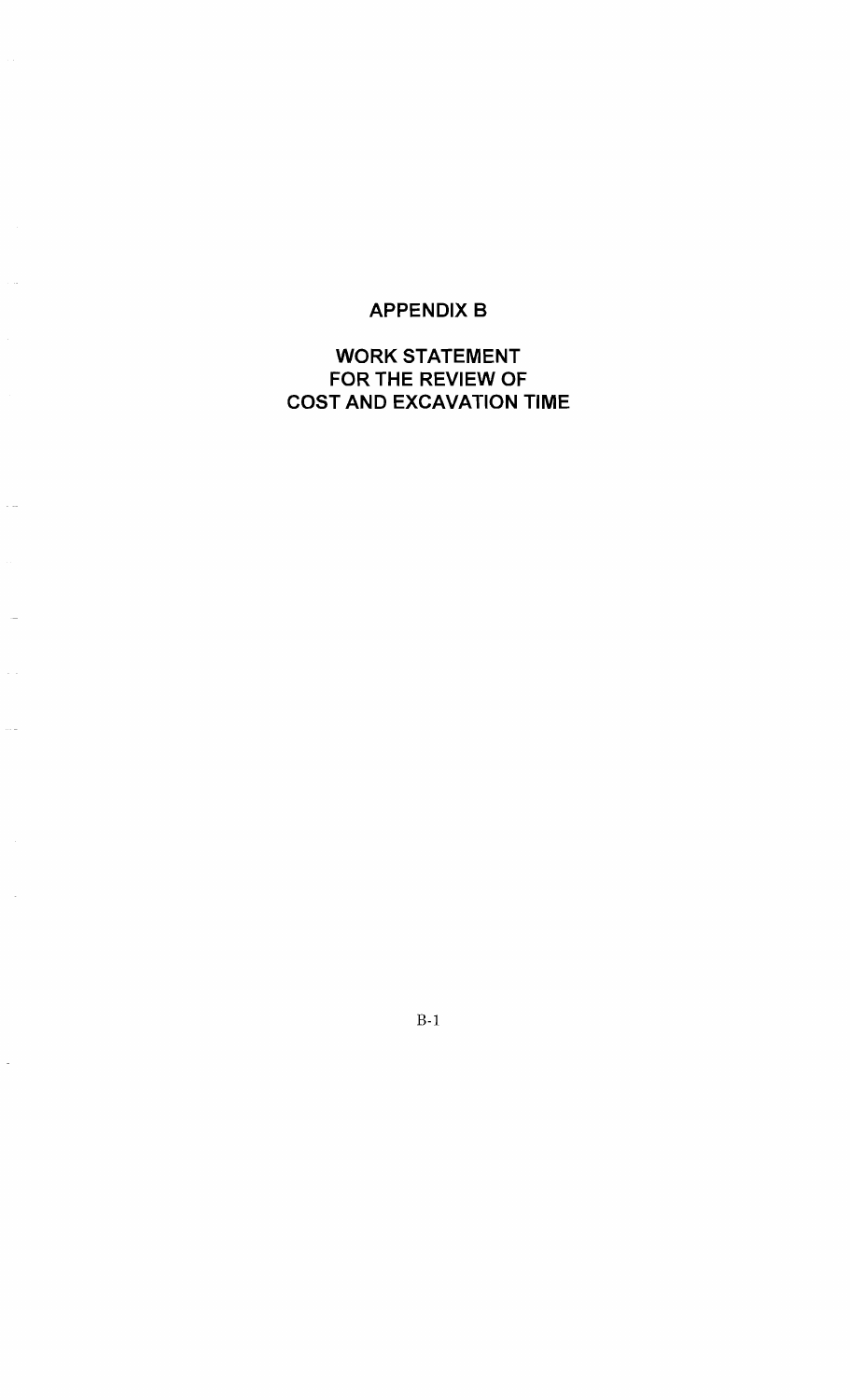

February 8,2007

Dr. Ken Lande Department of Physics & Astronomy University of Pennsylvania 209 South 33rd Street Philadelphia, PA 19 104-6396

Dear Dr. Lande:

#### **Re: Work Statement for the Review of Cost and Excavation Time of the Very Large (100-Kiloton) Water Cerenkov Detector Chamber at the Homestake Underground Laboratory**

RESPEC proposes to examine the costs estimated by Mark Laurenti in 2002 to excavate a very large chamber in the underground laboratory at the Homestake Mine, Lead, South Dakota. This chamber is a vertical cylinder 50 meters high and has an interior diameter of about 50 meters. The chamber will have a domed top and bottom.

In particular, RESPEC proposes to:

- 1. Determine whether the unit rate (cost/unit mined) used by Mark Laurenti falls within a reasonable price range as compared with other recent projects of similar type.
- 2. Review the estimate of the time required to carry out the proposed excavation and compare it with standard contractor estimates for such work. In addition, RESPEC will offer suggestions for alternative designs and other potential cost-saving measures to be considered when the detailed design and costing is performed.
- **3.** Deliver a written report on Items 1 and 2 above.

It is anticipated that this work will be finished by the end of February and will cost approximately \$15,000. The hourly rates of the two RESPEC employees involved, Angus Robb and Phillip Scott, are \$140/hr and \$45/hr, respectively. Their résumés are attached to this letter.

RESPEC has previous experience with the Homestake Mine, the proposed Underground Laboratory, and the proposed 100-kiloton water Cerenkov detector excavation. In 2002, RESPEC did a two-dimensional stress analysis and excavation stability study for the proposed 100-kiloton detector excavation (Rock Mechanics Analyses of Preliminary Designs of the Megaton Modular Multi-purpose (3M) Neutrino Detector in the Homestake NUSL). In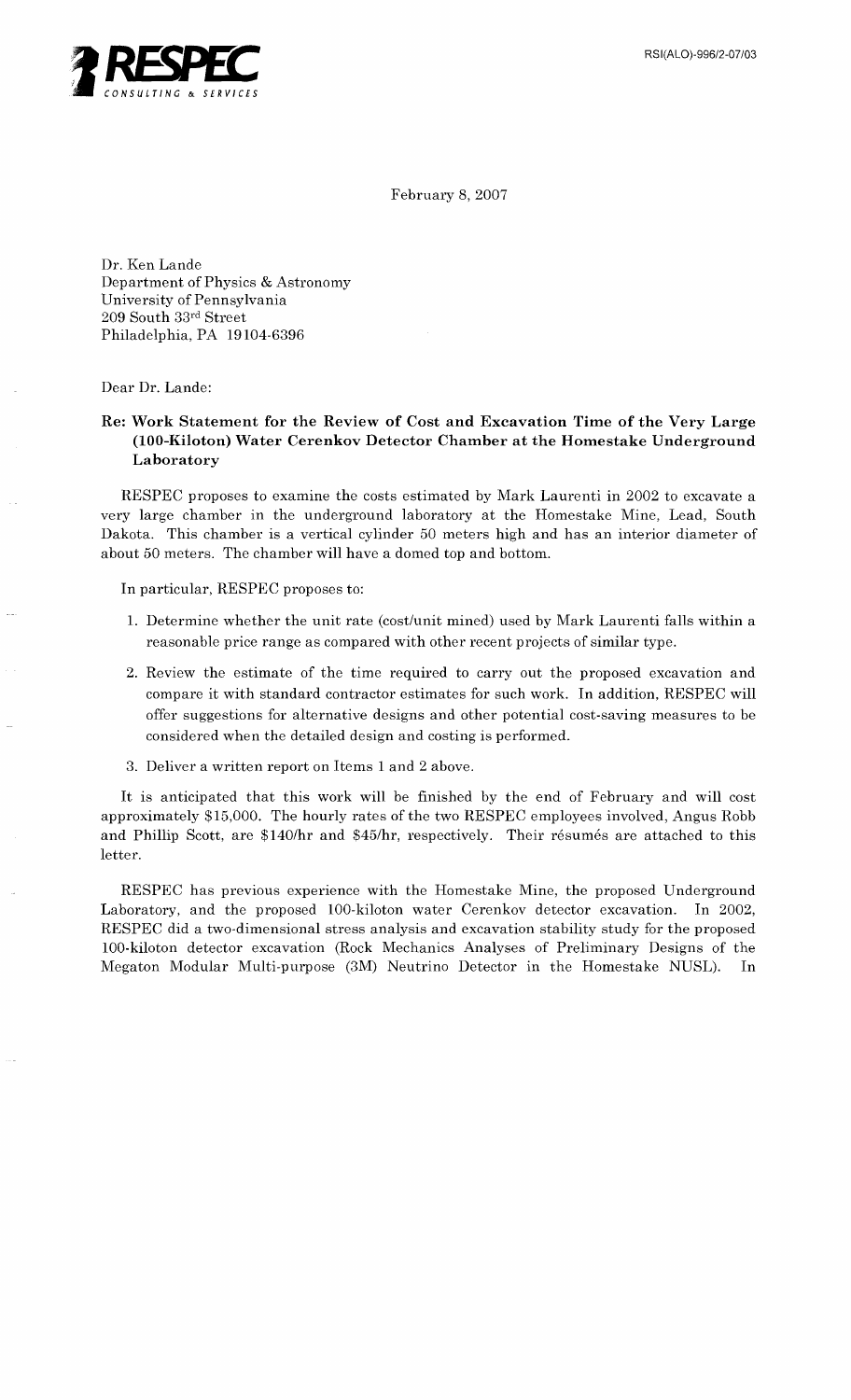addition, RESPEC has considerable experience with other nonmining underground excavations, such as the Waste Isolation Pilot Plant (WIPP) site near Carlsbad, NM; various DoD underground facilities; and major chamber excavations in China.

Sincerely,

Angus Robb Manager, Geoengineering

AR:pas

#### Enclosures

cc: Dr. John D. Osnes, RESPEC Dr. Gary D. Callahan, RESPEC Mr. Thomas J. Zeller, RESPEC Project Central File 996 - Category B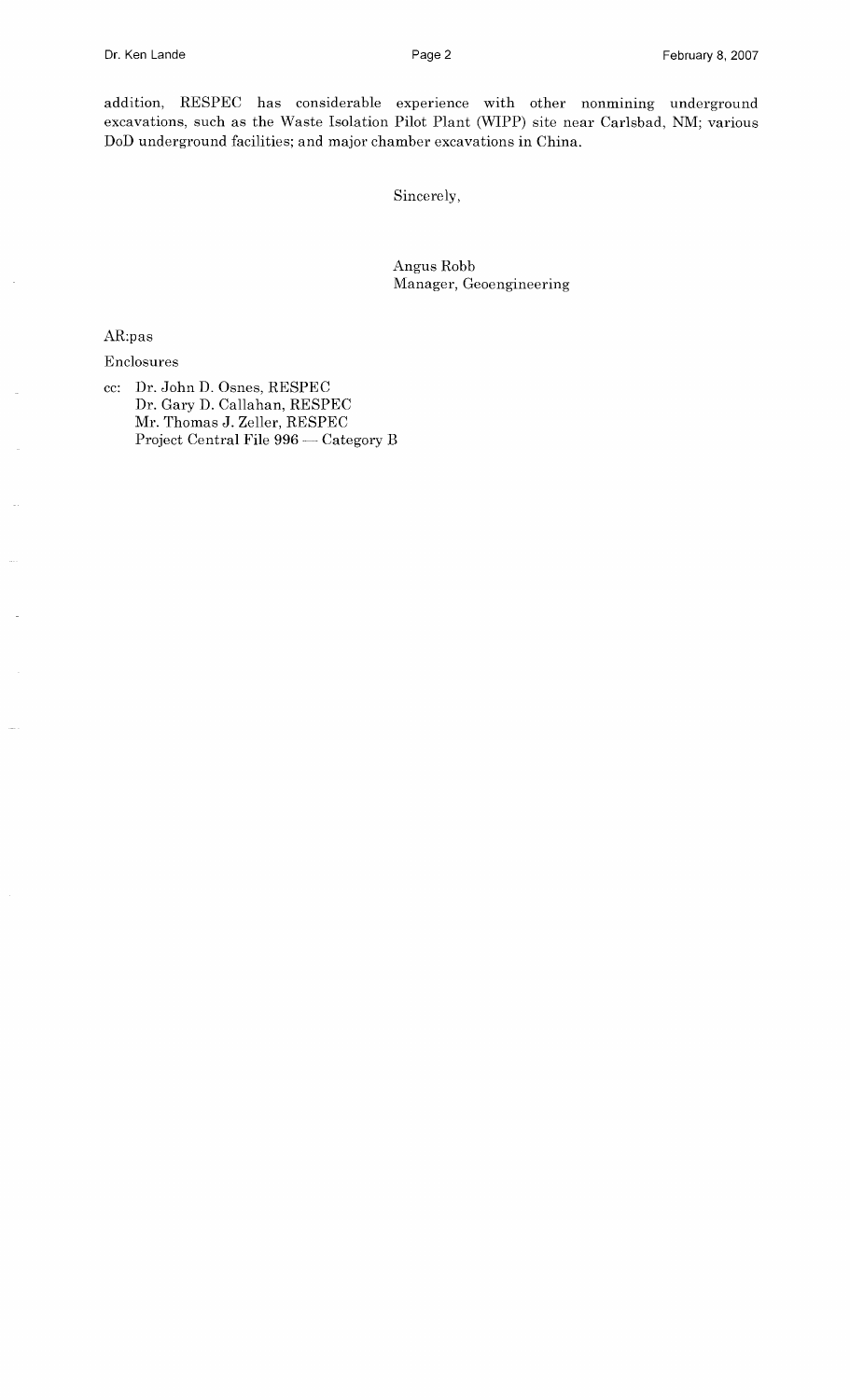## **APPENDIX C**

## **HOMESTAKE MINE'S 2002 COST AND SCHEDULE ESTIMATE**

 $C-1$ 

 $\bar{z}$ 

 $\sim$